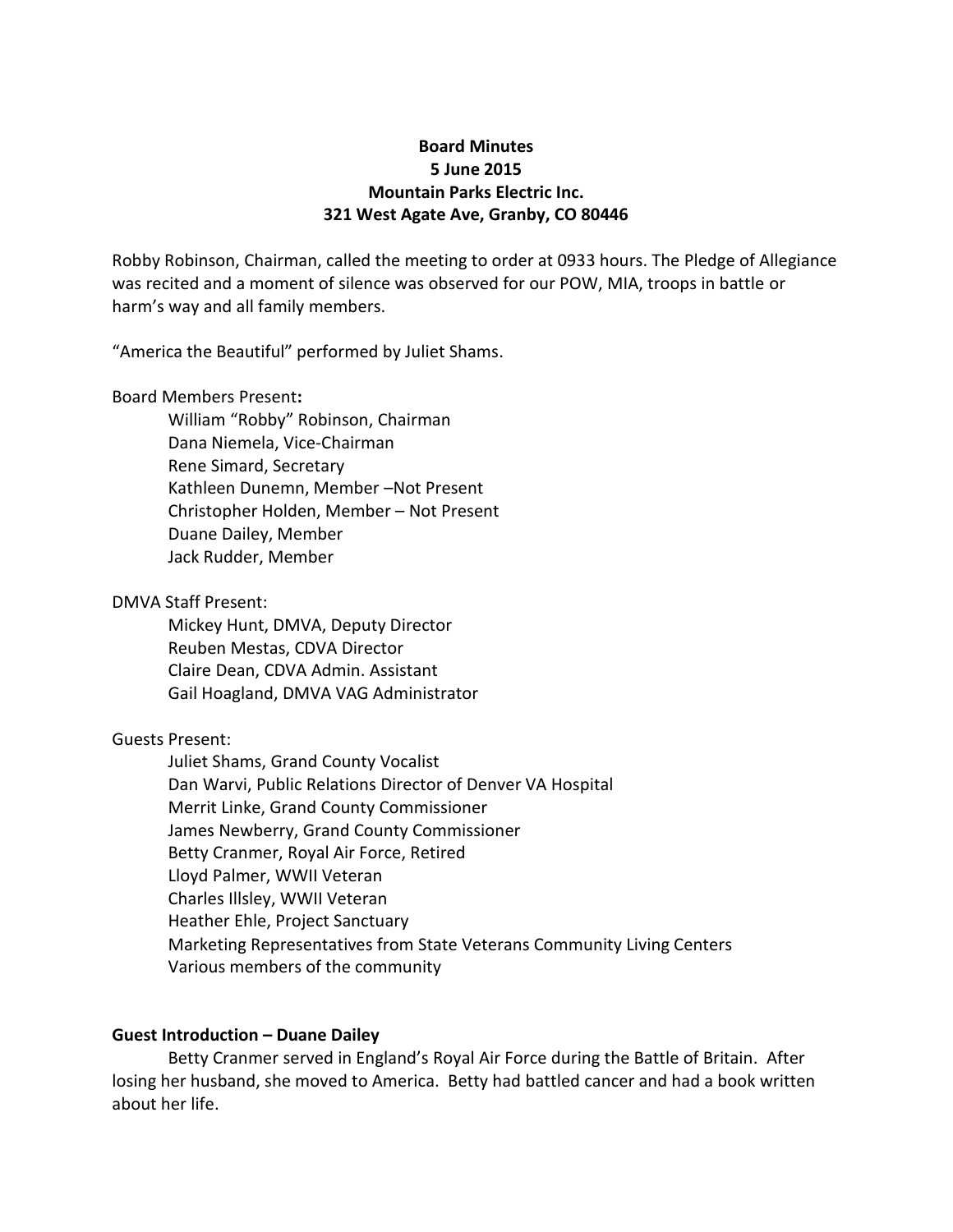## **Approval of Minutes from May**

Accepted.

### **Board Member Comments**

Duane Daily: From a young age, Juliet Shams has performed at the annual Grand County Veterans Day Breakfast and other local events. She is self-taught and a beautiful resource to the community. Duane explained that following the Board meeting and a short break, the Public Relations Director of the Denver VA Hospital Dan Warvi will talk about the Choice Card. Colorado Department of Human Services Department will discuss Community Living Centers throughout the State of Colorado. Duane thanked the veterans present and briefly discussed some of their service history. Grand County Commissioners Merrit Linke and James Newberry were introduced.

Robby Robinson: A brief explanation was given to the audience about the Board, the Veterans Trust Fund, Veterans Assistance Grant, Veterans Community Living Centers and the State Veteran Cemetery. Twice a year the Board meets in rural areas of Colorado in an effort to encompass all veteran's issues in the state.

### **Roll Call of Members and Introduction of Staff**

Robby Robinson: The Legislative Audit Committee conducted a performance audit of the Veterans Trust Fund. Dana, Duane, Mickey, Ben, Gail and Robby testified before the Committee that all five recommendations that were brought forth last year have been made.

Dana Niemela: As Manager of Veterans Services for the City and County of Denver, Dana runs a homeless veterans reintegration project. During the National Coalition for Homeless Veterans held last week in Washington D.C., is was apparent that Colorado is on the leading edge with communities across the state uniting to benefit homeless veterans.

Rene Simard: The University of Denver has started a Military Psychology program to focus on TBI and PTSD issues. Both on-site and remote clinics will be set up. Handouts were distributed. Rene asked Board members if they would like to be involved with the program.

Jack Rudder: Having attended the San Luis Valley Veterans Coalition meeting recently, VA representatives were able to listen to Care Providers in the rural communities dealing with the Choice Program challenges.

Duane Dailey: Duane thanked the Granby Chamber of Commerce. During last year's State training, Duane asked Robby if there was rural representation on the Board. This year, two County Service Officers from rural areas sit on the Board. Based on the Geographic Distribution of VA Expenditures, Grand County has 1,035 veterans and excludes the 65% of the population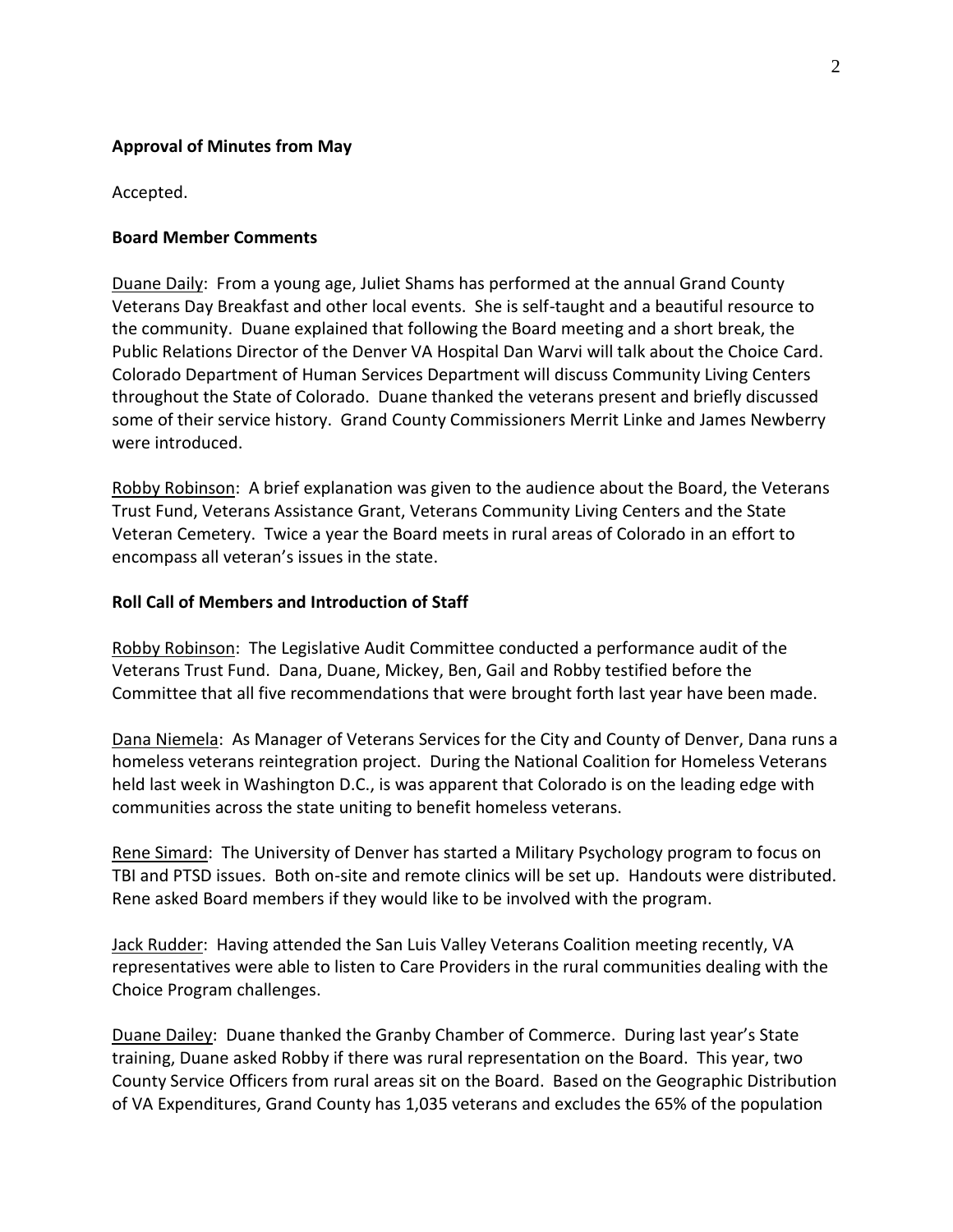who are second-home veterans in the county. Direct total expenditures that go through Grand County are \$4,450,000. Dan Warvi of the Denver VA Hospital, Golden Clinic Director Dr. Chris Johnson, an author and doctor of psychology who shall remain anonymous, and Duane toured several sites for a medical/psych outreach clinic to serve veterans. The American Legion in Grand County was recently awarded \$20,000 through the Veterans Trust Fund. Duane's office was awarded \$15,000 through the Veterans Assistance Grant.

### **Public Comments**

A member from the audience inquired about Fort Logan Cemetery. Robby explained that Fort Logan is a National Cemetery supported by the Federal Government and any eligible veteran can be buried there. They are looking at building another cemetery in El Paso County. The State has built a cemetery in Grand Junction and is run by the Division of Veterans Affairs. About 60% of veterans are requesting that their cremated remains be placed in a columbarium. Another member of the audience asked for an explanation of the Choice Program and was told that the Federal program will be discussed at length after the Board meeting.

Dana Niemela: Dana thanked all the Navy veterans for their representation at today's meeting.

Mickey Hunt: A proposal will be presented to the Governor to convert the State-owned Grand Junction Armory to a Veteran One-Stop. Mickey, TAG, and senior leadership will tour the Veterans Community Living Centers on September 22 and 23 via Blackhawk helicopter.

Ben Mestas: Ben acknowledged the Grand County Commissioners for having a full-time County Service Officer. Only Alamosa, Grand Junction and Durango have full-time Service Officers in rural communities. Service Officers were hired for both Kit Carson and Adams Counties. Cemetery construction will wrap up the first week of September. With heavy lobbying from both Mickey Hunt and Greg Dorman, House Bill 1315 was passed which increases money given from the State to the County Service Officers. In two weeks Ben will distribute a Memorandum of Understanding to all County Service Officers to demonstrate how to use that additional money in their budget. A draft of the Board minutes will be distributed to all the Board members within one week of the meeting. Board members will then have one week to submit all comments and corrections.

Robby Robinson, on behalf of Kathleen Dunemn: There is not much to report on the State Veterans Community Living Centers. Betty Mendetti from the Rifle Community Living Center has been honored as the State Employee of the Year.

A comment was made by a member of the public who said that he was very impressed with the Rifle Community Living Center. He shared how the Denver Community Living Center staff made special efforts to unite a couple who had been apart for some time. Fox31 recently covered the 70<sup>th</sup> wedding anniversary of a couple in the Fitzsimmons Community Living Center.

Gail Hoagland: Contracts for the next fiscal year Veterans Trust Fund were sent out. We had a great response for the Veterans Assistance Grant. The majority of Colorado is covered in terms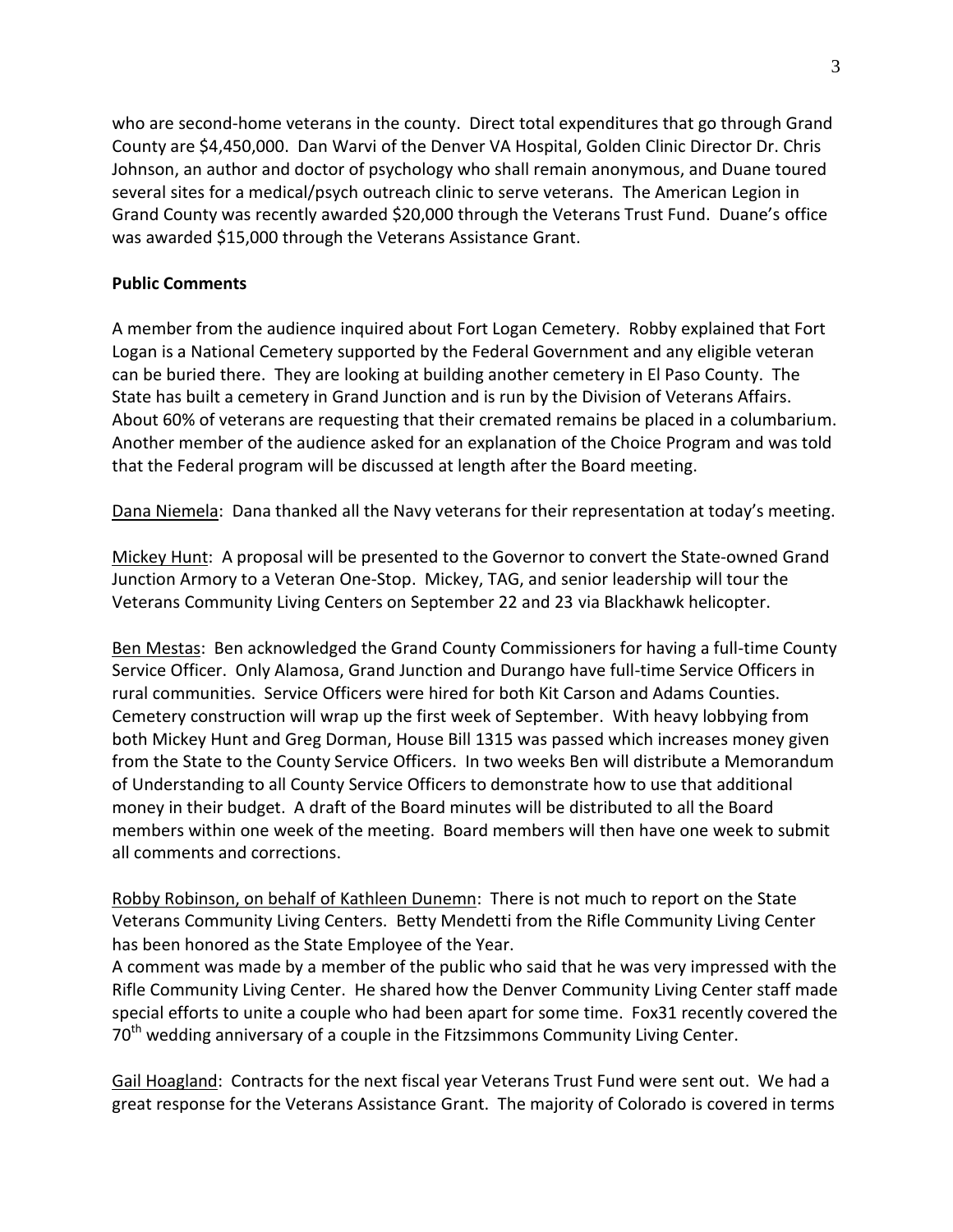of Grantees. Project Sanctuary has completed the first ever Peer Support Specialist Training with aid from Veterans Assistance Grant money. Fifteen former homeless veterans are now certified and will be able to work for the VA as a Peer Specialist. Mickey reported that the families at Project Sanctuary looked genuinely happy. A handbook will be provided and webinars available to all Grantees detailing the requirements and changes to the Grants.

Robby Robinson, on behalf of Richard Sandrock: The two Board vacancies have been filled. Army veteran Chris Holden has been reappointed by the Governor. Air Force veteran Hollie K. Caldwell has been appointed and will join the Board in July. Robby nominated Rene Simard for Secretary of the Board, Duane Dailey for Vice Chairman and Dana Niemela for Chairman. The Board voted and unanimously approved the recommended slate. Dana will be the first female and youngest to serve as Chairman of the Board.

The entire Board has to review each application for the Veterans Trust Fund Grants. Robby asked if the subcommittee was essential in reviewing all grant applications prior to the Board reviewing them. Ben commented that the Board would not have enough time to screen all the applicants as in-depth as the subcommittee and that entrusting someone to assist the Board is very important. The subcommittee is very valuable in exchanging ideas and understanding both rural and urban issues. A request was made that the applications no longer be emailed but printed out and mailed to each Board member three weeks ahead of time. Of the 28 applications the Board had to review and score, seven applications were not unanimously voted on and had to be revisited. Rene requested that previous awards be included in the information. Grant money should be for solving problems, not simply given away with no accountability. Grantees will be required to provide a satisfaction survey to each veteran they serve. They need to think about the outcome. Dana would like to be involved in the webinars. Robby mentioned that he would like to see more emphasis on question eight, previous administrative performance on prior VTF Grants and questioned the possible 20 points awarded for State-wide and/or regional/local need for the service provided when he may not be sure of programs in the rural areas due to the fact that he lives in the city. Gail said that during the audit process, we must rely upon what the needs are in a given area in order to determine the priority. Dana explained that question number one, with regards to need for the service provided, aids in not duplicating services in an area. If administrative performance is not properly reported, it will weigh heavily on Dana's scoring and even possibly result in the denial of funds. Duane stated that it is a very subjective item and rural areas, which have fewer staff, get overwhelmed with so many reports to provide various organizations. Gail would like to clearly define each criteria for next year's applicants. During the Board meeting prior to scoring, the criteria will be discussed.

#### **Future Meetings**

No meeting in July 7 Aug – VOA Veteran Service Center, 1247 Santa Fe, Denver, CO 11 Sep – Welcome Home Montrose

**Old Business**